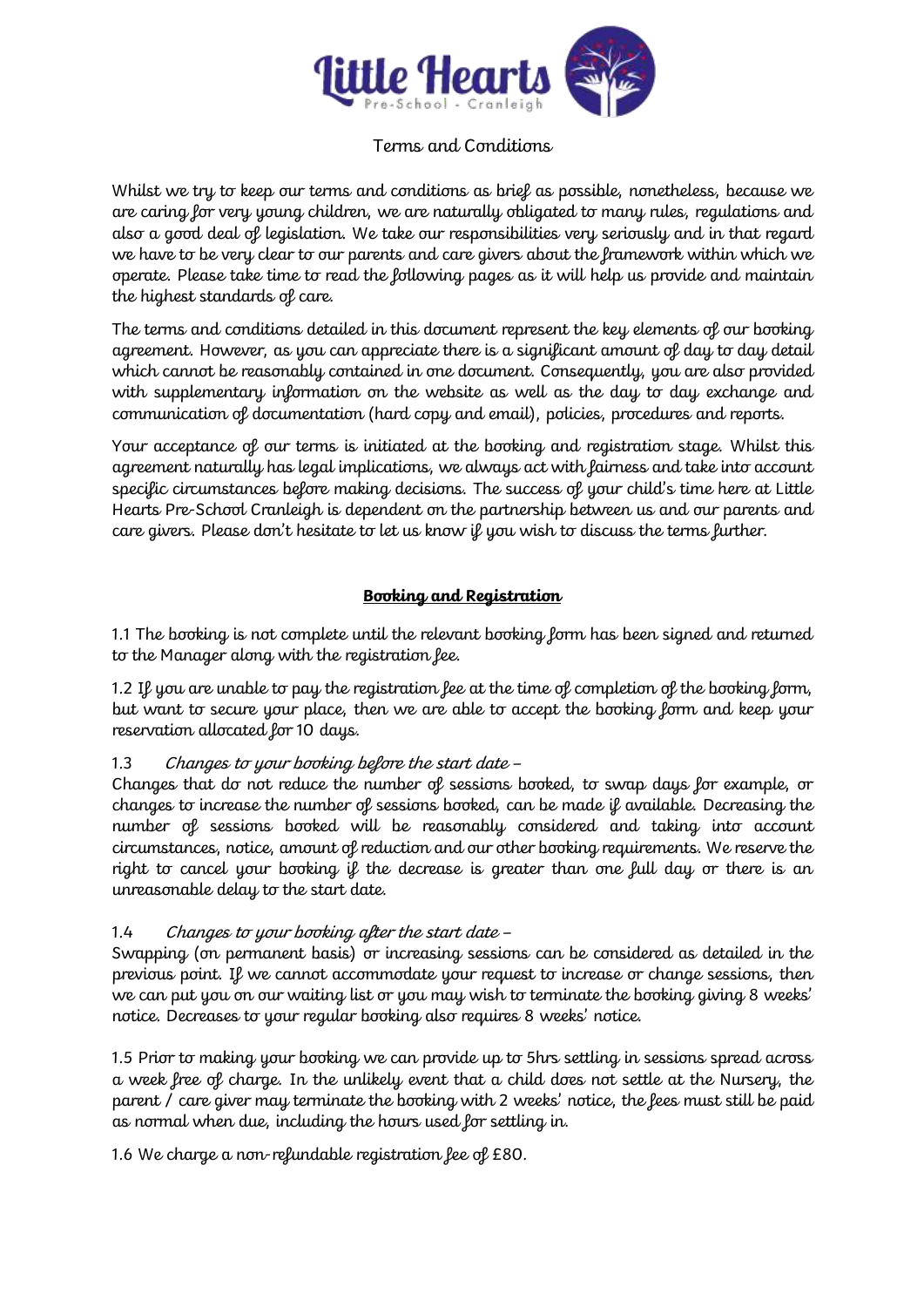1.7 If your booking is for a full time place (5 full days per week), and the place is confirmed by us, it is not possible to reduce the booking for 8 weeks after commencement. After this time the Nursery requires 4 weeks' notice of any changes.

1.8 Once a place has been taken up, we require 8 weeks written notice for a withdrawal of a place, 12 weeks if the booking is of 30 hours a week or more.

### **Fees and Financial**

2.1 All on-going fees are payable in advance by Standing Order or Childcare Vouchers on the first day of the month to which they relate and by the 7th of the month at the latest before charges will be incurred (£5 for every day after  $7<sup>th</sup>$  of the month). Responsibility for paying fees resides with the parents or legal guardians of the child.

Other forms of payment can be accepted for the first month's fees. In exceptional circumstances, we can also accept payment by cash. This should be agreed at the beginning of your booking with the Nursery Manager.

2.2 Fees are calculated termly and payable on a calendar month basis. If you leave mid-term or before the school year is finished, you may be liable to pay outstanding fees as you may not have paid enough for the weeks you have done.

2.3 We are closed at weekends, Bank Holidays, 4 Inset Days a year, and run during Term Times only and our fees are structured accordingly; effectively you pay for 38 weeks of the year.

2.4 The Pre-School has already adjusted our fees to take into account that we are closed during bank holidays and Inset Days. Further discounts for Nursery closure may be offered in exceptional circumstances and assuming the closure is within our control.

2.5 Fees can be paid weekly by standing order if this helps with cash flow.

2.6 If your child's start date is part way through the month then we will invoice for the actual sessions taken and begin the calendar month calculation the following month.

2.7 Fees are reviewed once per year normally between May and July. Any changes to the fee rates will be notified to you at least 8 weeks in advance.

2.8 We do not raise invoices each month unless you request us to do so. We will provide statements of account on request.

2.9 Extra sessions are payable in advance by BACS. In certain circumstances extras may need to be paid for on the day by cash. We will advise you at the time of booking if this is the case.

2.10 There is no VAT to be paid on any of our charges.

2.11 We are unable to refund fees for sessions not taken due to illness, absence, holidays or where the Nursery is forced to close due to circumstances beyond our control including any closures related to a pandemic such as Covid. See section 3 of this agreement.

2.12 The Nursery reserves the right to charge interest on late fees at the rate of £5 per day (after  $7<sup>th</sup>$  day grace period). For re-presented cheques a minimum charge of £35 will be made. Children may be excluded from the Nursery if fees remain outstanding beyond 14 days from their due date.

2.13 There is a minimum booking commitment for children aged 2 to 3 years of 3 sessions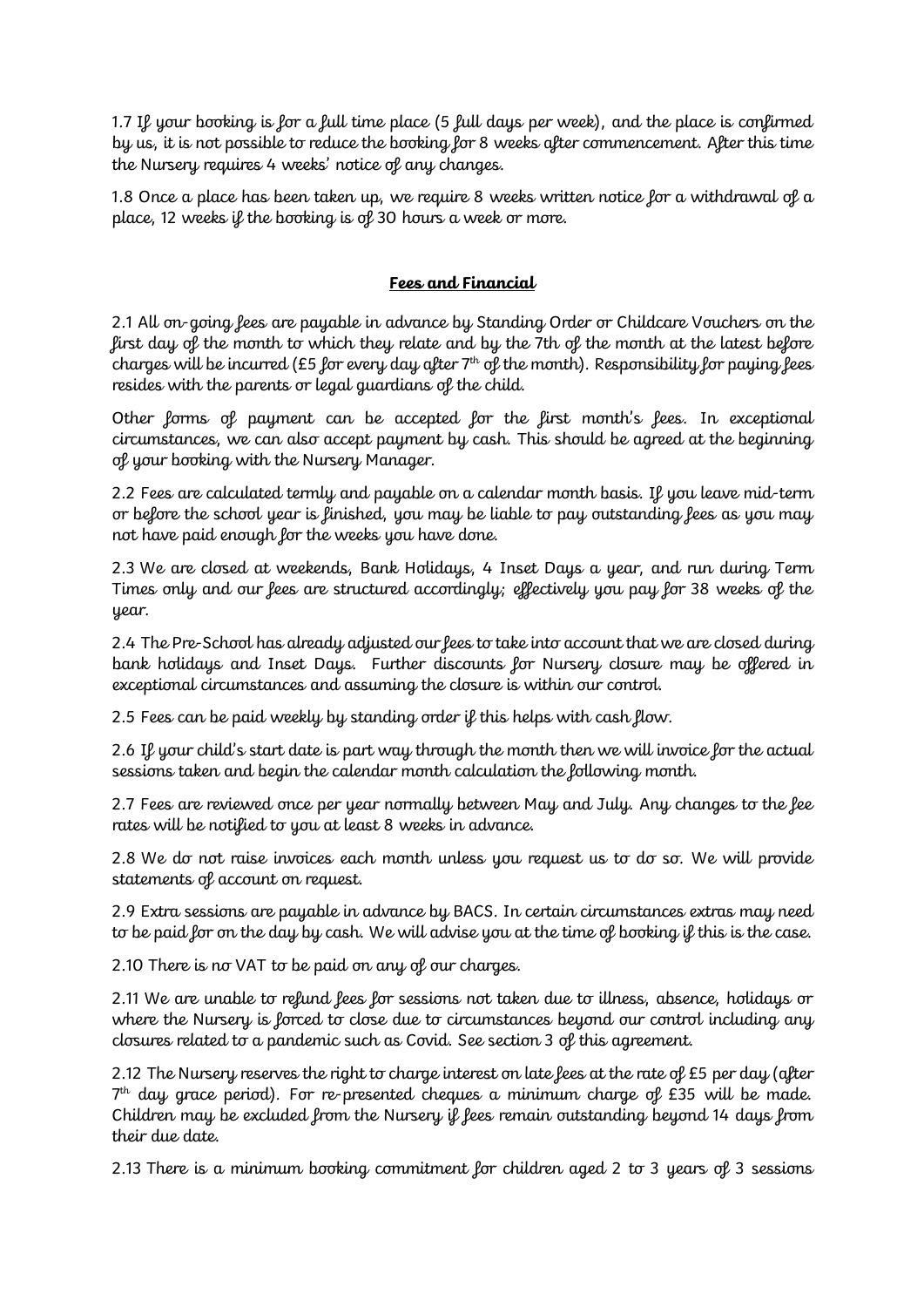9am-2pm., for ages 3 years + 4 sessions 9am to 2pm. Bookings must be for the same session(s) each week. It is not possible to swap days, so that for example, a normally booked Thursday is swapped for a Friday on a one off or temporary basis. Additional days can be accepted as a chargeable extra and subject to availability.

2.14 Our fees apply to normal opening hours of 8.30 a.m. to 4.00 p.m. for a full day. Fees are calculated evenly by calendar month and are discounted to reflect the fact that the Nursery is closed during bank holidays and half terms. We do not provide discounts for holidays or extended periods of absence.

2.15 Because of the staffing and resource requirements as laid down by Ofsted, children who are collected after the agreed time will incur a late collection charge, the minutes will be added through out the month and invoiced separately. No payment of late fees may also result in a termination of your booking. (see current fee sheet for details)).

2.16 Discounts are available for siblings (not on government funding). The discount is provided to the older child and remains in place until the older child leaves. The rate of this discount will be 5% for each additional child. Discounts are also available for full time bookings at a rate of 5% from the monthly fee. A further discount of 5% is provided to employees of the NHS, teachers and fees which are paid for 3 terms in advance are subject to a 5% discount The maximum discount available under any circumstances is 10%.

2.17 Parents / carers claiming the Early Years Free Entitlement should ensure that they are not claiming more than the statutory allowance. Please consult with the Nursery Manager if in any doubt.

2.18 We are not obligated to deliver FEE or FEET funded places. We reserve a number of fully funded places for low income and or vulnerable groups. These may be on recommendation from the local authority, social services or family support workers. These places are given at the owners' discretion.

2.19 If a funded is taken up we charge a fee of £15 per week. This is to cover the costs of consumables that the funding does not cover such as;

Lunch, Snack, Online Learning Journals, Nappies, Wipes, End of Term Treats, Min of 1 Extra-Curricular Activity, Workshops such as Zoolab. This list is not exhaustive.

The cost is averaged out throughout the year and whether or not your child accesses all of the list or not the weekly charge remains the same.

2.20 We only accept minimum of 15 hours a week funding and it must be used between 09:00am and 3:00pm. If your booking is either before or after these hours, you will be charged the normal hourly rate.

### **Termination and Suspension of Childcare Services**

3.1 You may end this agreement by giving 8 weeks written notice, except full time bookings (30 hours or more) which require 12 weeks' notice.

No specific reason for ending the agreement needs to be given, although naturally we would wish to understand the reason for the termination.

3.2 We reserve the right to end this agreement with immediate effect if

(1) You have not paid the agreed fees.

(2) You have breached your obligations under this agreement and you have or cannot put right that breach within a reasonable period of being requested to do so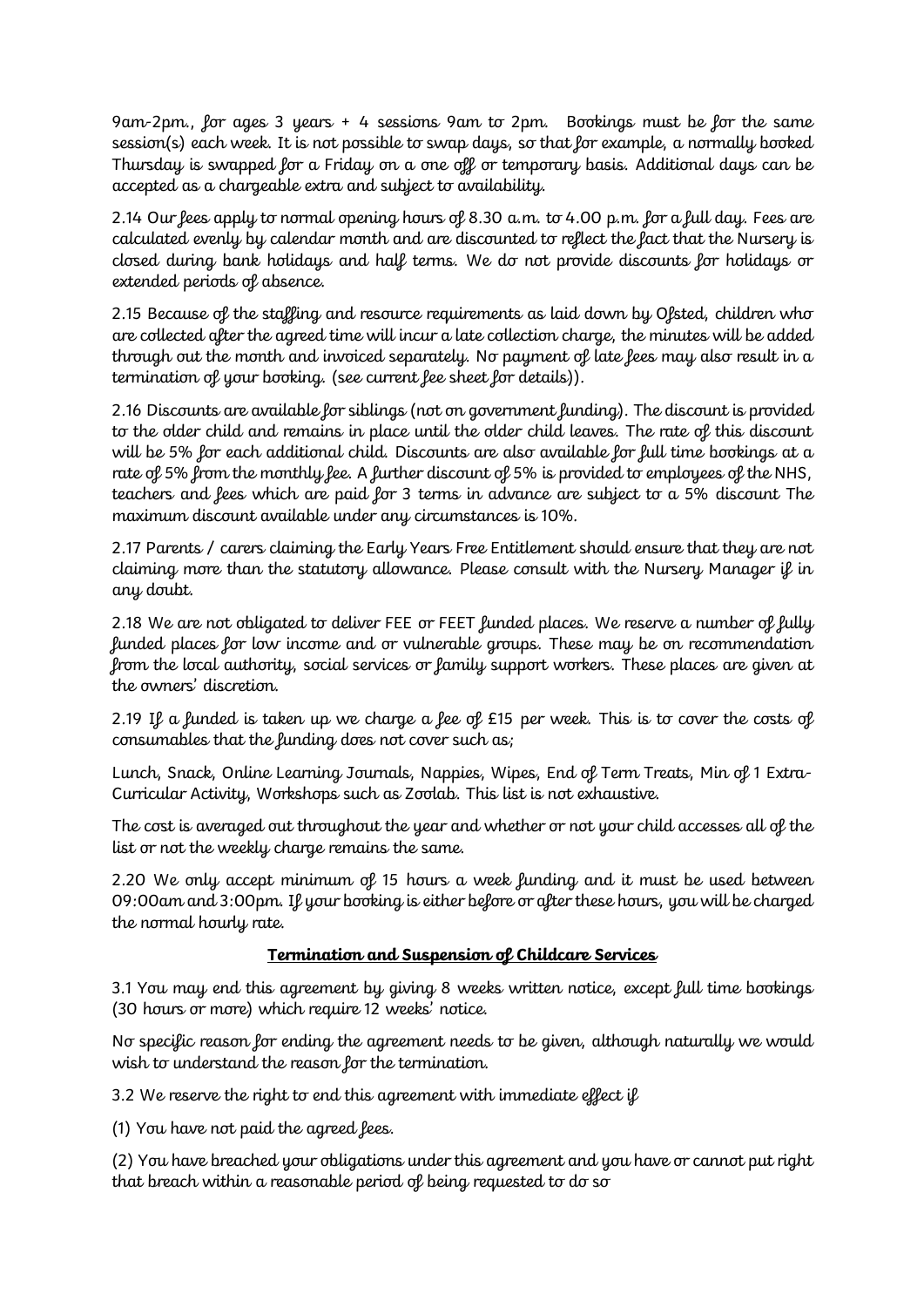(3) Your child's behavior endangers the safety and well-being of any of the other children or staff at Little Hearts Pre School Cranleigh

(4) Financial, business or commercial reasons compel us to radically change the nature of our operations, including but not limited to permanent closure of the Pre-School, change of childcare service, re-registration of child numbers and age groups, changes to the registration and bookings policy. Naturally, we will provide as much notice as possible given any of these events.

3.3 We may suspend the provision of childcare for any of the above reasons and in addition

(1) If your child is suffering from an infectious or contagious disease or illness which may easily be passed onto others at the Pre-School. (We have our own guidance that we follow in relation to different infections, illnesses or body infestations) The suspension will continue whilst we try to resolve the problem in conjunction with the parent / carer.

(2) Where forces beyond our control compel us to either close the Pre-School or reduce the available hours, such as an outbreak of disease that involves the intervention of outside agencies such as Environmental Health, severe weather such as snow or ice which significantly impairs safe travel to and from the Pre-School, industrial action affecting travel to and from the Pre-School, an Ofsted investigation or any other reasonable incident not in our control.

(3) In the event that the Pre-School is compelled to close in reasonable circumstances beyond our control, we are not able to refund fees or organize alternative childcare, nor can we accept any consequential liability sustained by parents / care giver givers due for example to loss of earnings or costs associated with alternative childcare.

Dependent on the nature of the closure we may be able to seek compensation through our insurance policy and every effort will be made to minimize the disruption to service and cost to parents or care givers. None of the above compromises your statutory rights if the Pre-School has been negligent.

#### **Staffing**

4.1 Staff are checked before commencement with us through the Disclosure and Barring Service to ensure there are no safeguarding issues of which we need to be aware. Suitable person checks also include but are not limited to identity verification, qualification checks, and personal and employment references, medical checks and where applicable, visas or permits to work in the UK. In some cases, because of the length of time that this process takes, a person may start work pending clearance provided they are not at any time left looking after children on their own.

4.2 The Pre-School observes the Ofsted regulations relating to staff and children's ratios, currently 0-2 years 1:3, 2-3 years 1:4 and 3 to 5 years 1:8.

4.3 Where a member of staff, within 3 months of leaving the employment of the Pre-School, is employed by a parent/care giver to care for their child, who was previously registered at the Little Hearts Pre School Cranleigh, then the parent / care giver will be liable to pay a sum equivalent to two month's salary for the employee at the time their employment with the Pre-School is terminated.

4.4 If a member of staff is asked to take a child home out of Pre-School hours it is the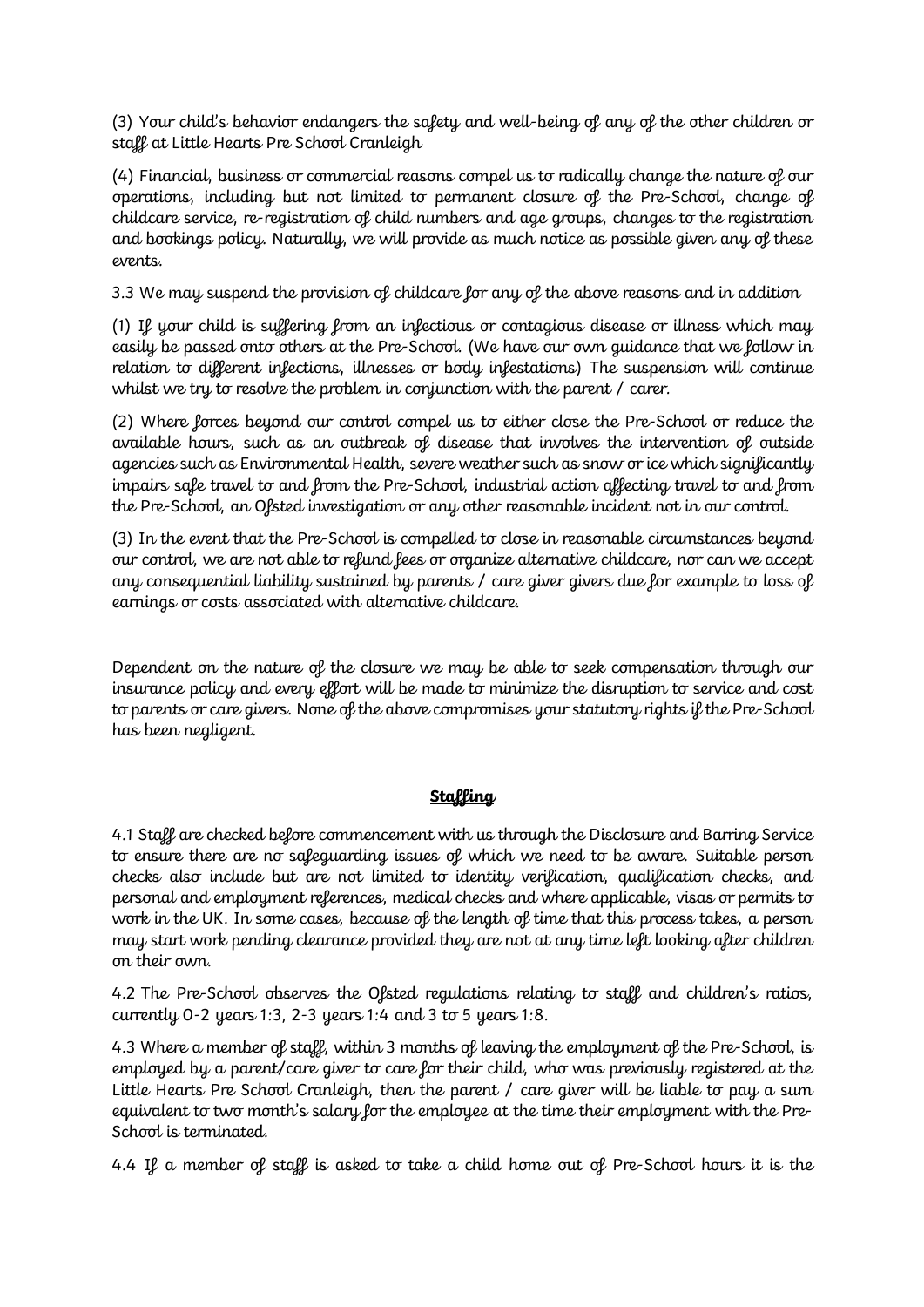responsibility of the parent to ensure that the driver has appropriate insurance that the car is roadworthy and that car seats are available. The Pre-School requires written confirmation from the parent/care giver of the child being taken home by a member of staff.

4.5 Parents/care giver may ask staff to baby-sit outside Pre-School hours. This is a contract between parent/care giver and the member of staff, and Little Hearts Preschool Cranleigh takes no responsibility.

### **Health, Safety and Absence**

5.1 It is understood that we are under an obligation to report to the appropriate authorities any incident where we consider a child may have been abused, neglected or in some other way harmed either physically or emotionally. This may be done without informing the parent or care giver, in accordance with our Safeguarding Children Policy.

5.2 Intimate care can be provided by a male or female member of our staff and can include feeding, washing, dressing, toileting and nappy changing. In instances where a parent or care giver has requested that a particular member of staff perform certain activities, other members of staff will be informed and a full explanation given. Naturally, any confidentiality will be observed. Furthermore, we will ensure that practitioners' employment rights are not infringed.

5.3 Little Hearts Pre School Cranleigh is committed to the identification of and provision for children with Special Educational Needs. We believe that the potential of every child in our care is maximized, irrespective of ability, disability, race, gender and social background and to enable equal access to the curriculum in an environment where every child is valued and respected. Parents and care givers must ensure we have all the relevant information regarding special needs to enable us to appropriately care for your child.

5.4 In fairness to all our staff and to the clients and children that use our facilities we expect reasonable standards of behavior at all times. We therefore reserve the right to exclude any child whose conduct is, in our opinion, disruptive or in any other way unacceptable to the smooth and efficient running of our Pre-School. Naturally every effort will be made to avoid this action and may include special needs assessment or one to one care if funding allows. We ask all parents / care givers to appreciate this and to understand that, in the event of having to exclude any child, all fees are non-refundable.

5.5 Please ensure you keep us notified about your child's dietary needs and preferences.

5.6 We reserve the right to administer basic first aid and treatment when necessary. Parents will be informed of all accidents and will be required to sign an accident form. For accidents of a more serious nature, involving hospital treatment, all attempts will be made by Pre-School to contact the parents but failing this, we are hereby authorized to act on behalf of parents to consent to necessary treatment from a suitably qualified medical source. We will administer prescribed medicines if parents complete a 'Medicine Consent' form; however, the first dose of medicine must be given at home (24 hours prior to the Pre-School administering any) and parents must take all medicines home at the end of each day unless otherwise agreed.

5.7 We may require parents to withdraw their child from Pre-School, in the event that they require special medical care or attention, which is not available or refused by parents or it is considered that the child is not well enough to attend Pre-School. We may also ask parents to withdraw their child from Pre-School, if we have reasonable cause to believe that they are or maybe suffering from or have suffered from any contagious disease/infection and there remains a danger that other children at the Pre-School may contract such a disease/infection.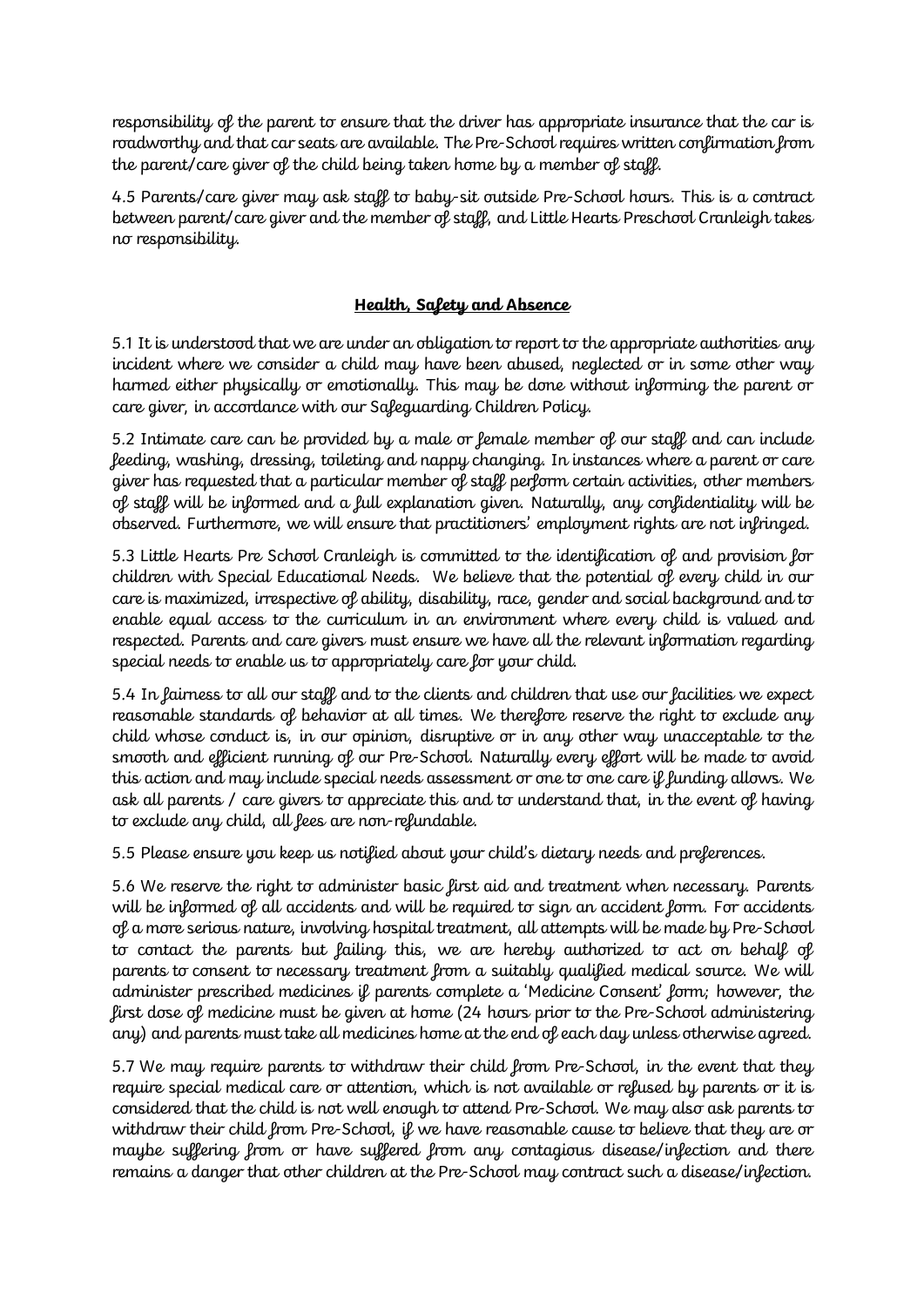We accept no responsibility for children contracting contagious diseases/infections whilst at Pre-School; however, we will publish infection notices in the Pre-School to keep you informed. Parents are requested to inform the Pre-School if their child is suffering from any illness or sickness before attending Pre-School.

5.8 Parents are requested to inform the Pre-School of any food, medicine, activity or any other circumstances that may cause the child to have an allergic reaction/ allergy. Parents must provide details, in writing, of the severity of the reaction/ allergy and must continue to inform the Pre-School of any changes/progress to the condition, in writing, when they become aware. Parents are requested to inform the Nursery of any changes to key information.

5.9 Children who are unwell should not attend the Pre-School. Children who have suffered from sickness and or diarrhea will not be admitted back to Pre-School within 48 hours after the last bout. If children fall ill during the day parents will be contacted to arrange to collect them. If the parents are unavailable other authorized contacts will be called.

5.10 We suggest that all personal toys, books or other equipment are left at home. Comforters can be brought into the nursery.

5.11 The Pre-School does not provide a car park when dropping and collecting your child. If you are using the public car park it is your responsibility to pay for parking. Please ensure your child is supervised at all times in the car park and be aware of your speed. The Pre-School is not liable for any accidents or injury whilst customers are using the car park. PLEASE DO NOT LEAVE ANY CHILDREN UNATTENDED IN THE CAR PARK OR CAR.

5.12 Children over 3 years of age should come in wearing a Little Hearts Pre-School Cranleigh sweatshirt and or t-shirt and plain black bottoms, no open toe shoes or sandals (crocs style sandals are ok).

Please avoid 'designer' clothes as accidents can happen and clothes can and probably will get stained. Two changes of clothes should be provided, in a labeled bag. (Little Hearts Bags are available to order online) Please label your child's clothes to help avoid items going missing or being misplaced. The Pre-School does not accept responsibility for accidental injury or loss of property, although we take very good care of child property whilst in the Pre-School.

5.13 The Pre-School does maintain those insurances required by law. Details are posted in the Parent Reception Area.

5.14 The Pre-School acknowledges its duty of care to uphold the Statutory Guidance issued under section 29 of the Counter Terrorism and Security Act 2015, the central function of which is to take due regard to our role in assisting the prevention of adults and children in our care from being drawn into terrorism or radicalization.

#### **Food and Drink**

6.1 At Little Hearts Preschool Cranleigh, nutrition and diet is a very important part of our ethos. We believe that all children should be able to access healthy food and drinks through out the day.

6.2 We at Little Hearts Cranleigh provide fresh snacks and lunches daily. These are either prepared onsite or by an external catering company. We monitor that these are nutritious and well portioned for the age and stage of the children. We cater for most dietary requirements and allergies or intolerances to ensure that all children are catered for.

6.3 We do not allow packed lunches to be provided unless a child has a specific MEDICAL condition AND a letter confirming this from a GP or appropriate medical professional. The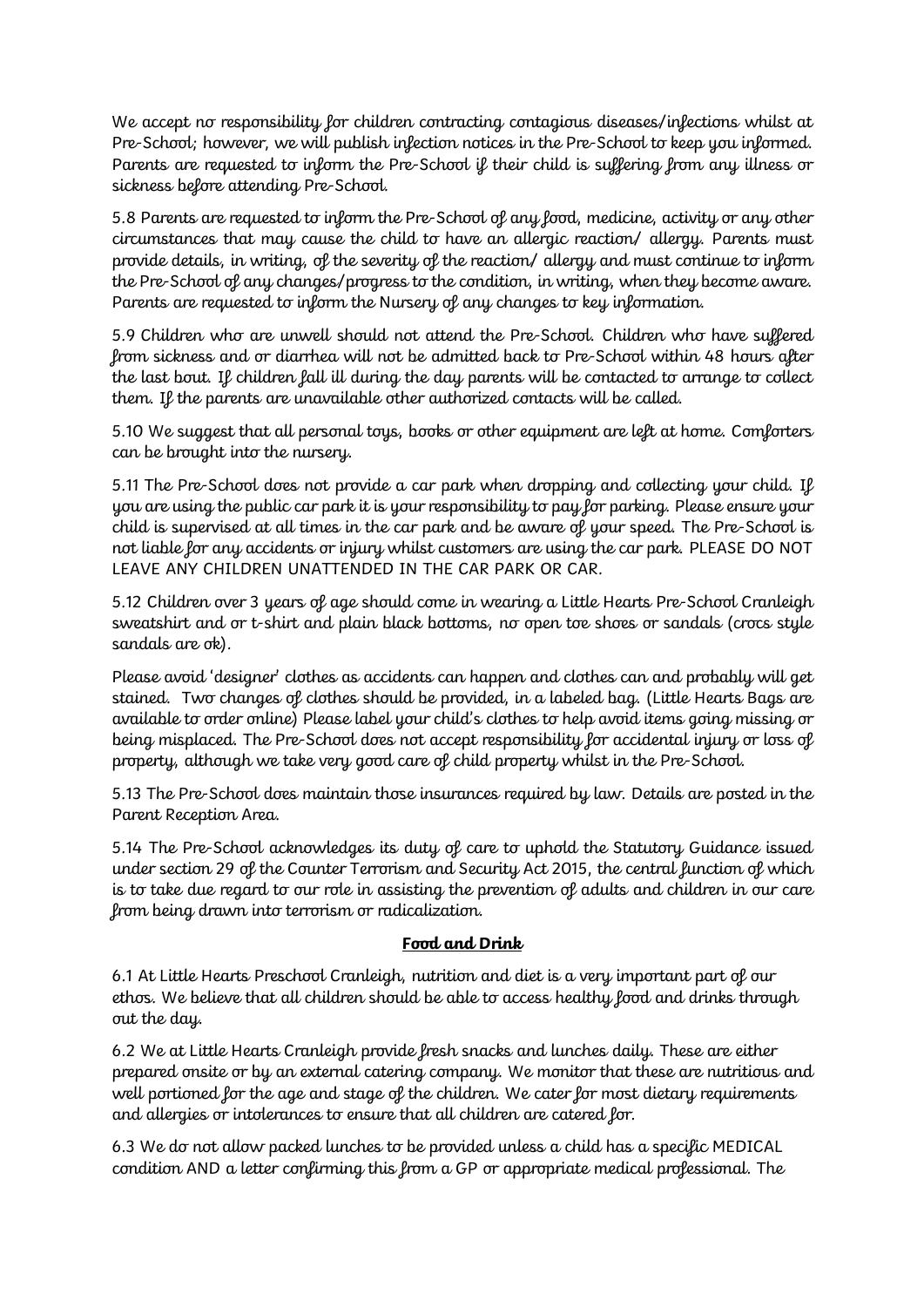letter must include that none of lunches and or snacks are suitable for the child.

6.4 We are a free from nuts nursery at all times. Any treats, cakes or food bought in from home must be nut free. If we have a child who attends the nursery with a conformed nut allergy, food from the home will not be allowed in.

6.5 We provide low salt and low sugar foods and drinks. We do not allow any fruit juices, squashes or flavored water in water bottles, we will provide water and milk with snack and water with lunch.

#### **Security and Publicity**

7.1 As part of the Little Hearts Pre School fulfillment of the Early Years Foundation Stage we regularly photograph and sometimes video the children taking part in their activities. Imagery is never published without the consent of the parent or care giver. Our guidelines are as follows (1) Photographs in the Pre-School are only taken with Pre-School's cameras or authorized devices such as tablet computers.

(2) Staff mobile phones with or without cameras are not allowed in the main room where children are present or the garden.

(3) Photographs taken of the children are stored on the Pre-School computer and are password protected.

(4) Photographs are vetted for suitability before being printed or published.

(5) All children are dressed appropriately before pictures are taken.

(6) No photographs are taken in sensitive areas such as toilets or nappy changing rooms.

(7) Parents are requested not to use their mobile phones within the Pre-School premises unless absolutely necessary. If you do **not** wish your child to be photographed or recorded please inform the Nursery in writing.

(8) We use an online learning journey which only you as the parent will have access to your individual child, however you may have other children in the photos published and your child may be in someone else's learning journeys, these photos are NOT to be used in any social media outlets. If this is found to be the case we reserve the right to terminate your booking.

7.2 The Pre-School also operates a CCTV system (outside of the building) which is for security purposes only and is not connected to any exterior network other than for remote maintenance by the Proprietor (Cranleigh Parish Council) or authorized CCTV engineer.

7.3 If your child is going to be collected by someone other than yourself the Manager will require prior notification and an agreed password. It is the responsibility of parents to keep us informed of any changes in contact numbers.

7.4 Under no circumstances will the child be allowed to leave Pre-School with anyone unknown to Nursery staff unless the parent or care giver has previously arranged this. If the parent / care giver has made alternative arrangements by telephone, the Pre-School will require the name, address and telephone number of the person permitted to collect the child and proof of identity will be required upon arrival at the Pre-School. A list of responsible adults who are authorized to collect the child should be given to the Pre-School Manager. The Pre-School does also use a password system for entry to the building.

7.5 We observe the Data Protection Act 1998 and GDPR which is a statutory act of the government of the United Kingdom of Great Britain and Northern Ireland. The Act defines what types of data are allowed to be collected, how they should be stored and what can and cannot be done with that information. In particular The Act states that personal data relating to